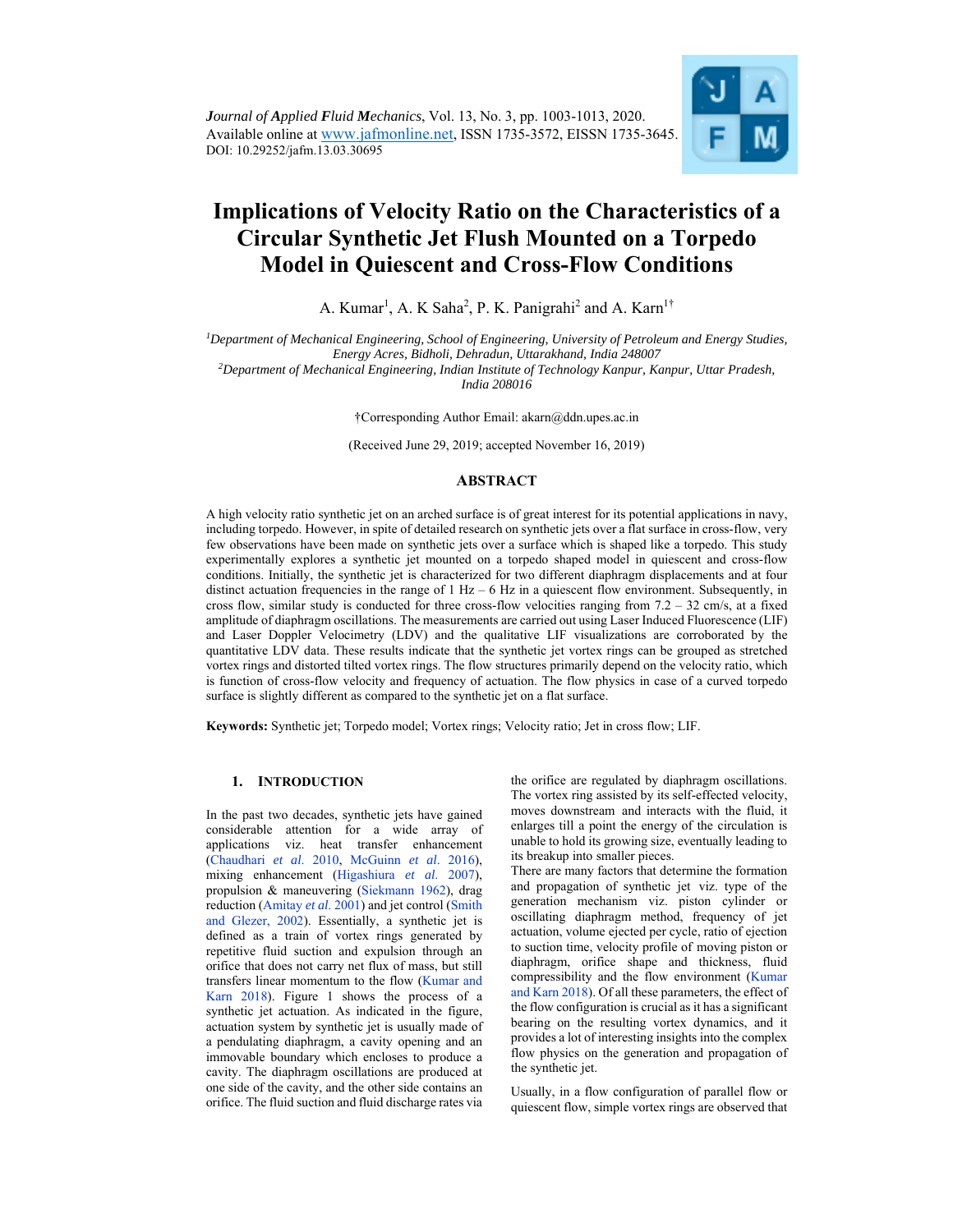

**Fig. 1. Layout of a synthetic jet actuation using orifice-diaphragm apparatus (Adapted from Kumar and Karn 2018).** 

depend only on the shape of jet exit. However,additional vortices such as Horseshoe, upright and wall vortices also appear in a jet crossflow configuration (Kelso *et al*. 1996). In such a cross-flow condition, physics of the flow is determined by the formation of a "train" of distinct vortical structures, that enhances mixing between the flow in the outer layer and the flow in the shear layer close to the wall aiding re-energization of the boundary layer (Prince *et al*. 2012). When a synthetic jet interacts with laminar boundary layer, three types of unique vortical structures hairpin vortices, stretched vortex rings and tilted/distorted vortex rings are reported for synthetic jet in cross-flow (Jabbal and Zhong 2010). In a cross-flow set up, though the generation of these vortex rings may have a dependence upon the velocities of the fluid in perpendicular directions, some past findings have reported that the underlying physics of the flow is determined by the magnitude of ratio of these fluid velocities (referred to as velocity ratio, or  $\tilde{v}$ ), more than the rest of the physical variables (Berk *et al*. 2018). As an example, for a circular synthetic jet in cross-flow, actuating between 2Hz to 10Hz in water, it was deduced that the velocity ratio and distance of separation of vortices are primary parameters affecting the synthetic jet in cross-flow (Crook and Wood, 2001). It was reported that the height of jet infiltration and its path is wholly a function of ratio of momentum flux, which is equivalent to velocity ratio (Milanovic and Zaman, 2005).

However, a majority of the prior research on synthetic jets in cross flow has been made on the synthetic jets on a planar surface (for instance, Dai *et al*. 2016, Wen *et al*. 2018). To our best knowledge, very few reports discuss the behavior of a synthetic jet mounted on a curved torpedo-like surface particularly at high velocity ratios, which may be of great interest for its potential utility in naval or other applications. Therefore, in the present paper, we focus our attention on exploring the flow behavior of a circular synthetic jet flush placed on the torpedolike cylindrical surface in cross flow at various flow conditions vis-à-vis the behavior of a synthetic jet in quiescent flow condition.

## **2. EXPERIMENTAL SETUP AND METHODOLOGY**

A model with the shape of a torpedo, with a built-in

synthetic jet production unit is manufactured to study the behavior of synthetic jet in cross-flow environment and is shown in Fig. 2a. The model is 30 mm in radius and is placed within a recirculating horizontal water tunnel. The cross sectional area of square test-section is 160000 mm<sup>2</sup>. The diaphragm is comprised of nylon rubber sheet 1.5 mm thick having an outer and inner diameter of 43.5 mm and 33 mm respectively, with nitrile coating. A leaf spring made from 15 mm wide and 0.5 mm thick carbon steel strip is used to maintain an uninterrupted contact of the cam with the follower, as shown in Fig. 2b. The orifice diameter and thickness are both 6 mm. The laser source is a COHERENT® INNOVA-90, 4W continuous Argon-Ion Laser. A planar and concave cylindrical lens, which has a 15 mm focal length, is used to generate a laser sheet 1.5 mm thick. The LIF images are captured with a resolution of 1280×1280 pixels at a frame rate ranging between 10 and 30 fps using Basler® A501-KC camera. The fluorescein sodium is selected as the dye for LIF imaging. Velocity measurements in the cross streamwise and streamwise direction are carried out using five-beam LDV probe as presented in a recent paper (Kumar and Karn 2018). Silver coated hollow glass spheres in the diameter range of 8 µm -12µm are used for seeding the flow. The velocity data is time-avergaed over a duration of 60 seconds, i.e. over 10-60 cycles depending upon the frequency of the synthetic jet. A maximum fluctuation of  $\pm$  3.7 % around the mean is observed in the measured velocity components considering uneven sampling. The five-beam probe, mounted on a 2D traverse, moves in transverse plane (YZ-plane) with a resolution of 6.25 µm and an accuracy of  $\pm 300 \mu$ m. The cross-flow is obtained by placing the model within water tunnel test section. The actuation frequencies and their corresponding non-dimensional numbers are tabulated in Table 1. It is worth noting that for simplicity, the frequencies are presented in its nearest integer values though the actual values are fractional.

The physical variables considered in the present study are frequency ( $f_{act}$ ) and amplitude ( $\Delta$ ) of oscillation of the actuator, mean jet exit velocity  $(U_{avg})$ , time of ejection in a cycle  $(T_e)$ , total cycle time (*T*), orifice diameter (*D*) and the geometrical parameters of the diaphragm such as inner cavity diameter (*D*ca) and diameter of the disk (*D*cy). The total cycle time (*T*) is given as the sum of suction and ejection stroke time as  $T = T_s + T_e \approx 2T_e$ , and thus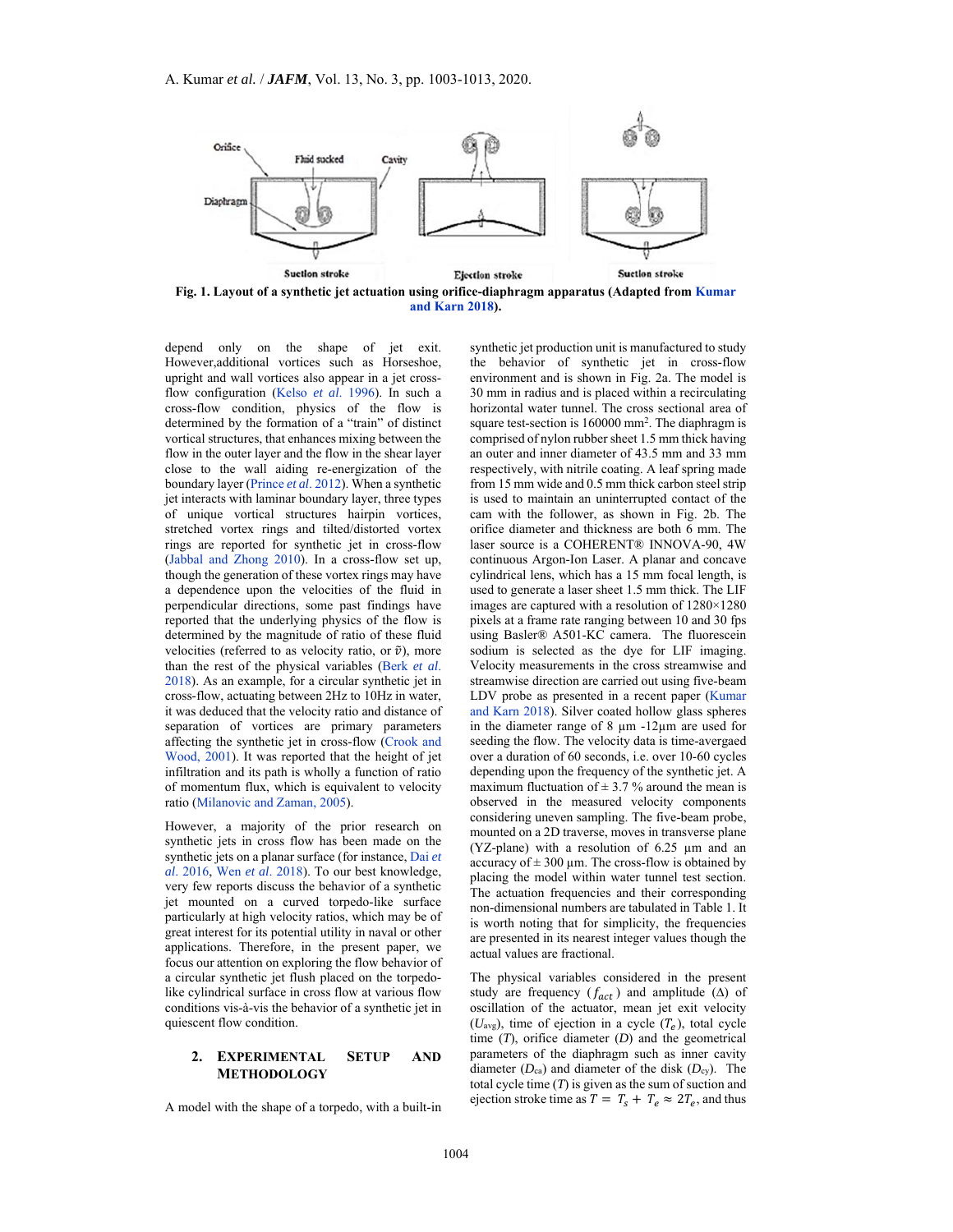

**Fig. 2. (a) Experimental setup of the synthetic jet embedded in torpedo model, (b) details of actuation mechanism, (c) schematic for cross-section of synthetic jet generation using diaphragm oscillation, and (d) schematic for axis notation and orifice orientation with imaging plane for torpedo model.** 

**Table 1 Experimental parameters to study the synthetic jet built in on torpedo shape model in quiescent flow** 

| $f_{act}$<br>(Hz) | $\Delta$ = 1.5 mm |      |      | $\Delta$ = 2 mm |      |      |
|-------------------|-------------------|------|------|-----------------|------|------|
|                   | Re                | St   | LD   | Re              | St   | L/D  |
|                   | 323               | 8.5  | 4.56 | 425             | 8.3  | 6.08 |
| 2                 | 550               | 11   | 4.56 | 732             | 11   | 6.08 |
|                   | 1030              | 15   | 4.56 | 1372            | 15   | 6.08 |
| 6                 | 1544              | 18.3 | 4.56 | 2058            | 18.3 | 6.08 |

the actuation frequency is given by  $f = 1/2T_e$ . As suggested in the prior literature (Mohseni 2006), the ejected volume ( $V<sub>d</sub>$ ) for the diaphragm can be computed as  $V_d = \pi \Delta/8 (D_{ca}^2 + D_{cy}^2)$ . The mean jet exit velocity and slug length (*L*) can be computed as  $U_{avg} = V_d / A_o T_e$  and  $L = V_d / A_o$ , where  $A<sub>o</sub>$  represents the area of cross-section of the orifice. These physical variables can be typically expressed in the terms of dimensionless parameters such as Reynolds number,  $Re = U_{avg}D/v$  ; Strouhal number,  $St = f_{act} D/U_{avg}$  and formation number,  $Fn = L/D$ , where v and q respectively denote the kinematic viscosity of water and acceleration due to gravity. It is also to be noted here that the formation number is simply an inverse of the Strouhal number. The velocity ratio  $(\tilde{v})$  is the ratio of the slug velocity  $(U_{avg})$  to the cross stream or free velocity  $(U_{\infty})$ . Transverse distance and the time are nondimensionalized with respect to the orifice diameter and the total cycle time and are represented by  $\tilde{x}$  and  $\tilde{t}$ , respectively. The ambiguity in the frequency of actuation of cam actuated synthetic jet is found to be

 $\pm$  5%. The uncertainty in the Reynolds and Strouhal numbers are equal to  $\pm$  5.2 % and  $\pm$  0.5%, respectively.  $A \pm 8\%$  of uncertainty is obtained in velocity ratio measurement. Based on the area of cross section, the blockage ratio is calculated to be 1.7%, which is within the level of acceptance.

The experimental conditions to analyse the characteristics of synthetic jet in cross-flow are tabulated in Table 2. The position of orifice and the co-ordinate system are also shown in Fig. 2d. In this study, the velocity ratio  $(\tilde{v})$  is varied in the range of 0.34 - 4.77, Reynolds number of synthetic jet for no cross-flow condition ( $U_{\infty} = 0$ ) is fixed at three different values: 732, 1372, and 2058. The actuation frequencies used for synthetic jet in cross flow are 2 Hz, 4Hz and 6 Hz. For cross flow configuration, since no fluid is ejected out of the synthetic jet actuator into the flow regime for the chosen range of cross-stream velocities at a low frequency of 1 Hz, visualization is carried out only in a quiescent environment for the frequency of 1Hz.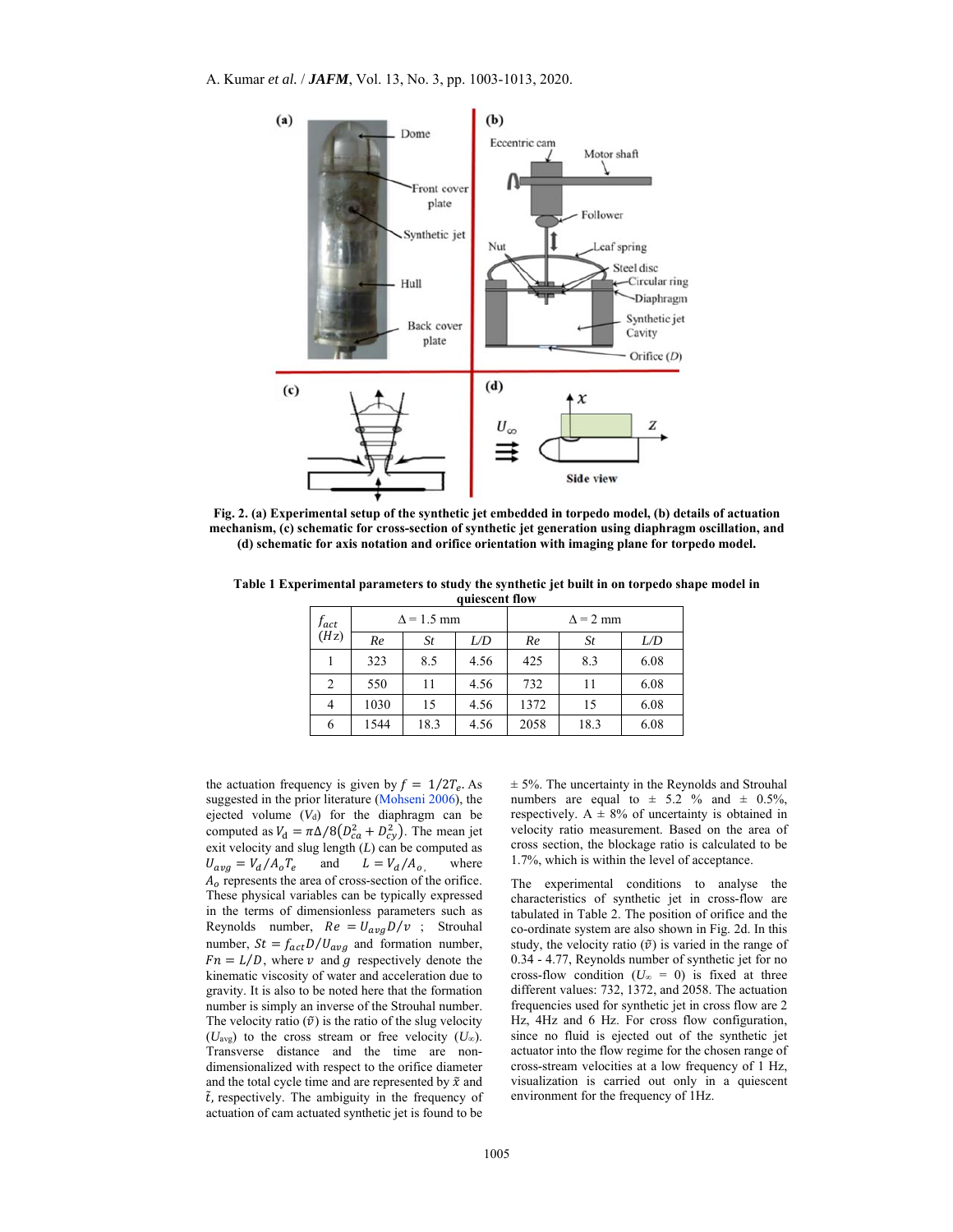

**Fig. 3. Sequence of LIF images at**  $\tilde{t} \sim 0.75$  **in a quiescent flow condition at different frequencies and amplitudes. The shown figures are for time durations covering multiple cycles.** 

|                        | ູ              |      |             |
|------------------------|----------------|------|-------------|
| $U_{\infty}$<br>(cm/s) | fact<br>(Hz)   | Re   | $\tilde{v}$ |
| 7.2                    | $\overline{c}$ | 732  | 1.69        |
| 7.2                    | 4              | 1372 | 3.18        |
| 7.2                    | 6              | 2058 | 4.77        |
| 20.0                   | $\overline{c}$ | 732  | 0.61        |
| 20.0                   | 4              | 1372 | 1.14        |
| 20.0                   | 6              | 2058 | 1.72        |
| 32.0                   | $\overline{2}$ | 732  | 0.34        |
| 32.0                   | 4              | 1372 | 0.64        |
| 32.0                   | 6              | 2058 | 0.95        |

| Table 2 Values of the relevant non-dimensional                   |
|------------------------------------------------------------------|
| parameters $Re$ and $\tilde{v}$ with respect to $U_{\infty}$ and |
| actuation frequency fact at a fixed $Fn = 6.1$                   |

# **3. RESULTS AND DISCUSSION**

LIF and LDV measurements are conducted for synthetic jets both in quiescent flow and cross-flow condition at distinct actuation frequencies in the range of 1 Hz – 6 Hz for different amplitude of oscillations for quiescent flow conditions and at a variety of cross-stream velocities for cross-flow conditions.

## **3.1. Synthetic Jet in Quiescent flow Condition**

The flow structures of synthetic jet for two different amplitudes of oscillation and four different frequencies has been illustrated using the visualization images taken on XY-plane bisecting the orifice diametrically have been shown in Fig. 3.

As the figure shows, at a frequency of actuation of 1 Hz, the strength of vortices formed due to the rolling of shear layer coming out of the orifice is found to be weak with low vorticity content. The position of the velocity peak in the jet is governed by Stokes number, which is believed to affect the rolling of shear layer. A lower value of Stokes number (less than 10) restricts shear layer from rolling while a higher value promotes the formation of strong vortex rings (Rathnasingham and Breuer, 1997). An increment in the frequency of actuation raises the amount of fluid expelled out of the orifice, consequently augmenting the jet velocity. This in turn steps up the Stokes number and helps in enhancing the vortex roll up process. Close examination of the images for  $\Lambda$  = 1.5 mm at different frequencies reveals that the strength of the vortex rings increases while the flow at far downstream becomes complex with increasing small scale structures. The formation of partial trailing jet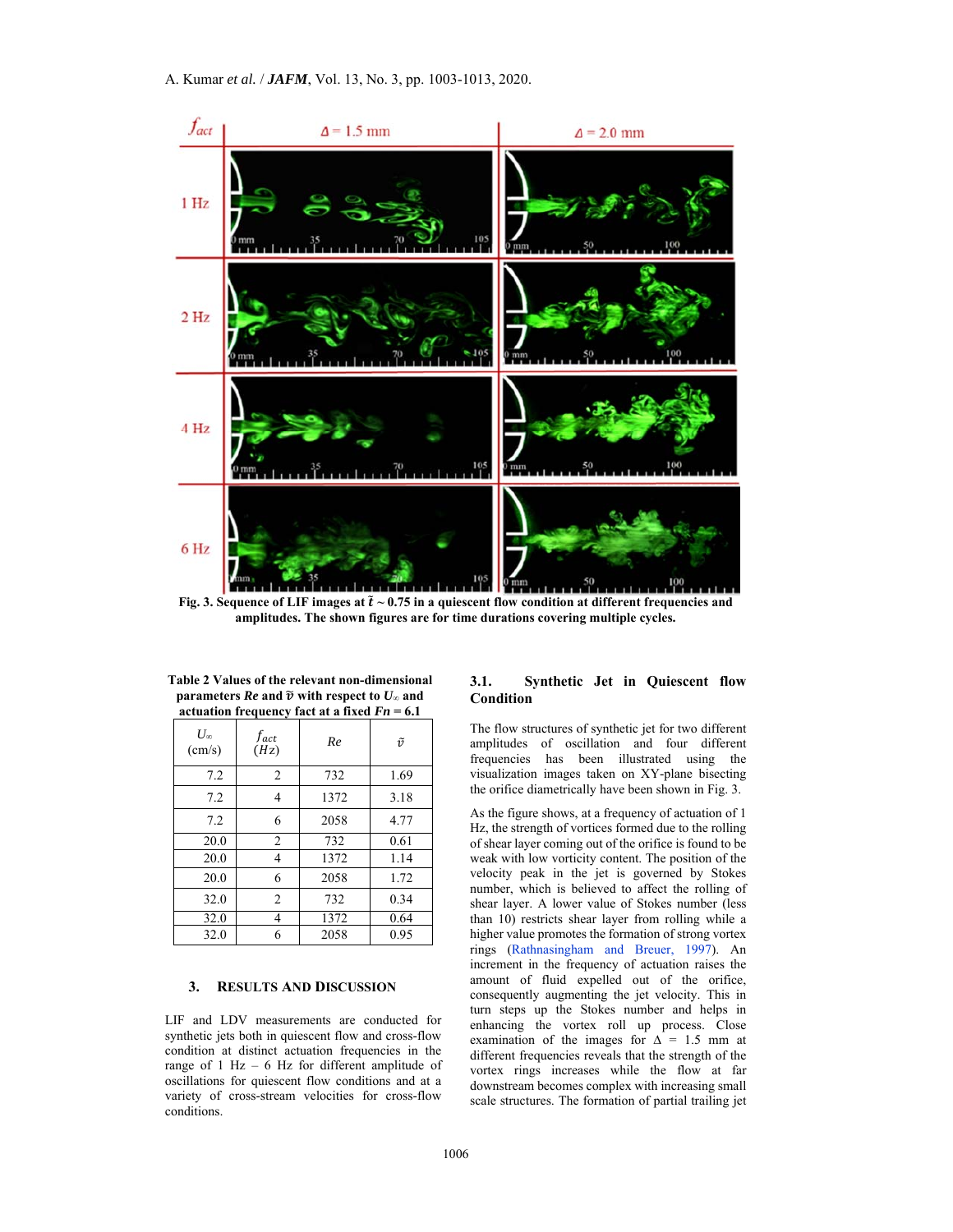

**Fig. 4. Time averaged streamwise velocity profile (a) and (b) and cross-stream velocity profile (c) and (d)**  for  $\overline{\Delta}$  = 1.5 mm and  $\Delta$  = 2 mm respectively along the synthetic jet centerline.

is also clearly visible for a frequency of actuation 4 Hz. With an increase in L/D ratio for a diaphragm displacement of  $\Delta = 2$  mm, more elongated and stronger trailing jet has been observed to form as compared to a smaller diaphragm displacement of ∆ = 1.5 mm. As frequency increases, increasingly stronger and longer trailing jet is seen for  $\Delta = 2$  mm as demonstrated in Fig. 3.

In the LIF experiments, the dye is injected once into the cavity before the images are captured. Sometimes, the leftover dye from the last cycle also gets illuminated along with the ejected fluid, giving an appearance of existing fluid velocity in the regions where there is not much velocity. Conversely, if the dye intensity is less in some region, although it may not be captured in the LIF visualization, yet, the velocity field will be measured accurately using LDV. Thus, due to dye attenuation, minor discrepancies between LIF and LDV are expected. Some differences between the LIF measurements and the LDV measurements are also obvious since the former is instantaneous while the latter entails time-averaging. Thus, since all the LIF images shown are instantaneous snapshots and there are many random effects that disturb the jet flow,

these images cannot qualitatively characterize and completely capture the mechanism behind jet curvature. As mentioned before, once the synthetic jet is actuated, the LIF images are captured after few cycles, and it is indeed possible that such different trajectories may only happen during the initial stages of the synthetic jet actuation. Therefore, to gain a better insight into the flow physics, the time averaged LDV measurements are also discussed below.

The two different velocity components namely, streamwise velocity (in the direction of synthetic jet) and the cross-stream velocity have been measured using LDV for two amplitudes and four different actuation frequencies. The axial variation of the two components of velocity is shown along the centerline of synthetic jet in Fig. 4. For both amplitudes, the streamwise velocity is observed to have a monotonic behaviour with the axial distance. As expected, the time-mean velocity in the near vicinity of orifice increases with increasing frequency. The velocity remains higher and almost at constant value until  $X/D \sim 4$ , followed by a rapid fall up to  $X/D \sim 9$ , and then decreases slowly with axial distance. This trend matches with the normal trend of velocity variation observed for synthetic jet in quiescent flow where the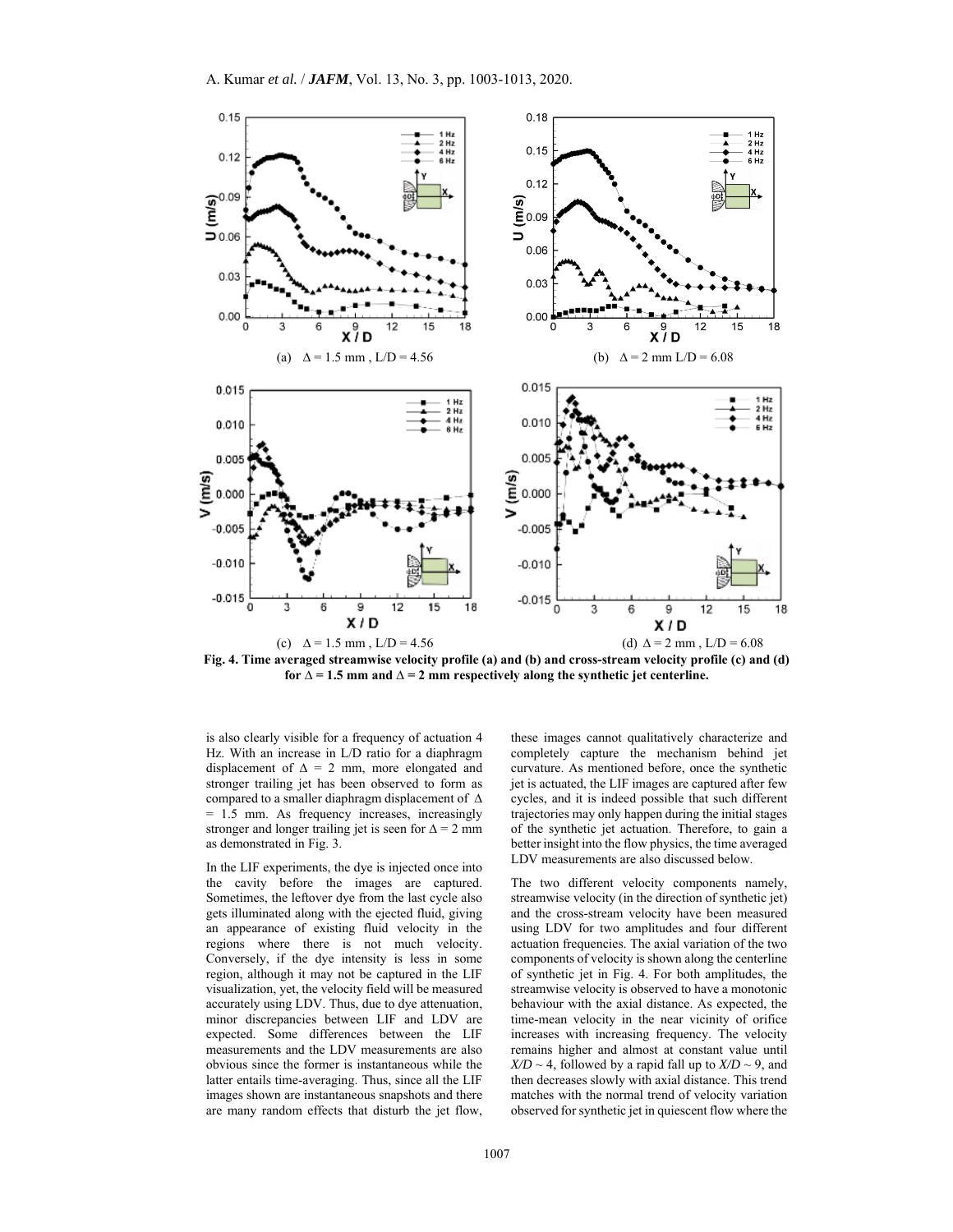A. Kumar *et al.* / *JAFM*, Vol. 13, No. 3, pp. 1003-1013, 2020.



**Fig. 5. It can be suggested that the curved surface would have a more prominent effect on the synthetic jet at low velocity ratios owing to the boundary layer pressure gradient in which the synthetic jet is embedded.. LIF images taken in a cross-flow condition for low velocity ratios at different time stamps**  for (a)  $f_{\text{act}} = 2$  Hz,  $U_{\infty} = 32$  cm/s; (b)  $f_{\text{act}} = 2$  Hz,  $U_{\infty} = 20$  cm/s; (c)  $f_{\text{act}} = 4$  Hz,  $U_{\infty} = 32$  cm/s and (d)  $f_{\text{act}} =$ **6Hz,**  $U_\infty$  = 32 cm/s.  $\tilde{t}$  denotes the non-dimensional time, or time scaled with respect to the cycle time of  $\alpha$  **oscillation,** *T***. The scale bar of**  $\tilde{\chi}$  **at the bottom denotes distance in the transverse direction, nondimensionalized with respect to orifice diameter,** *D.* 

jet producing device is attached to one of its wall. The undulation of the streamwise velocity in the near field in Fig. 4(b) at 2 Hz may be attributed to the leap forging motion of vortex rings as observed in the sequence of LIF images in Fig. 3. The positive value of cross-stream velocity component (*V*) represents the fluid flow outwards from the jet centerline while negative value signifies the flow towards the centreline. The vortex rings at  $\Delta$  = 1.5 mm are found to be quite coherent with weak trailing jet. The coherent nature of the ring leads to monotonic distribution of cross-stream velocity shown in Fig. 4 (c). But a non-monotonic distribution in Fig.  $4$  (d) for  $\Delta = 2$  mm may be due to chaotic or probably turbulent nature of jet that has small scale structures in trailing jet as noticed in Fig. 3.

## **3.2. Synthetic Jet in Cross-Flow Condition**

As discussed in the previous section, it has been observed that higher diaphragm displacement contributes to a stronger trailing jet. The secondary vortices or trailing jet of synthetic jet in cross-flow induces streamwise tertiary vortices near the wall. In a time-averaged sense, these vortices corresponding to the legs embedded in a boundary layer have characteristics similar to a pair of longitudinal vortex giving a common downwash. Since the higher diaphragm displacement yields a complicated flow physics, an optimal diaphragm displacement of  $\Delta$  = 2 mm is chosen for the study of synthetic jet in crossflow.

Flow structures' analysis of visualization images at various frequencies and cross-flow velocities shows that the flow structures and formation of synthetic jet seem to definitely indicate a dependence upon frequency of actuation and cross-flow velocity. However, a systematic examination of the visualization of flow patterns reveals that rather than the frequency of actuation or the cross-flow velocity,  $\tilde{v}$  is the single most important parameter that characterizes a jet in a cross-flow configuration. Therefore, the LIF flow visualizations on XZ-plane are conducted, aimed at comparing the flow structure of synthetic jets upon variation in  $\tilde{v}$ .

Figure 5a shows that at the lowest  $\tilde{v}$  (0.34 at 2 Hz),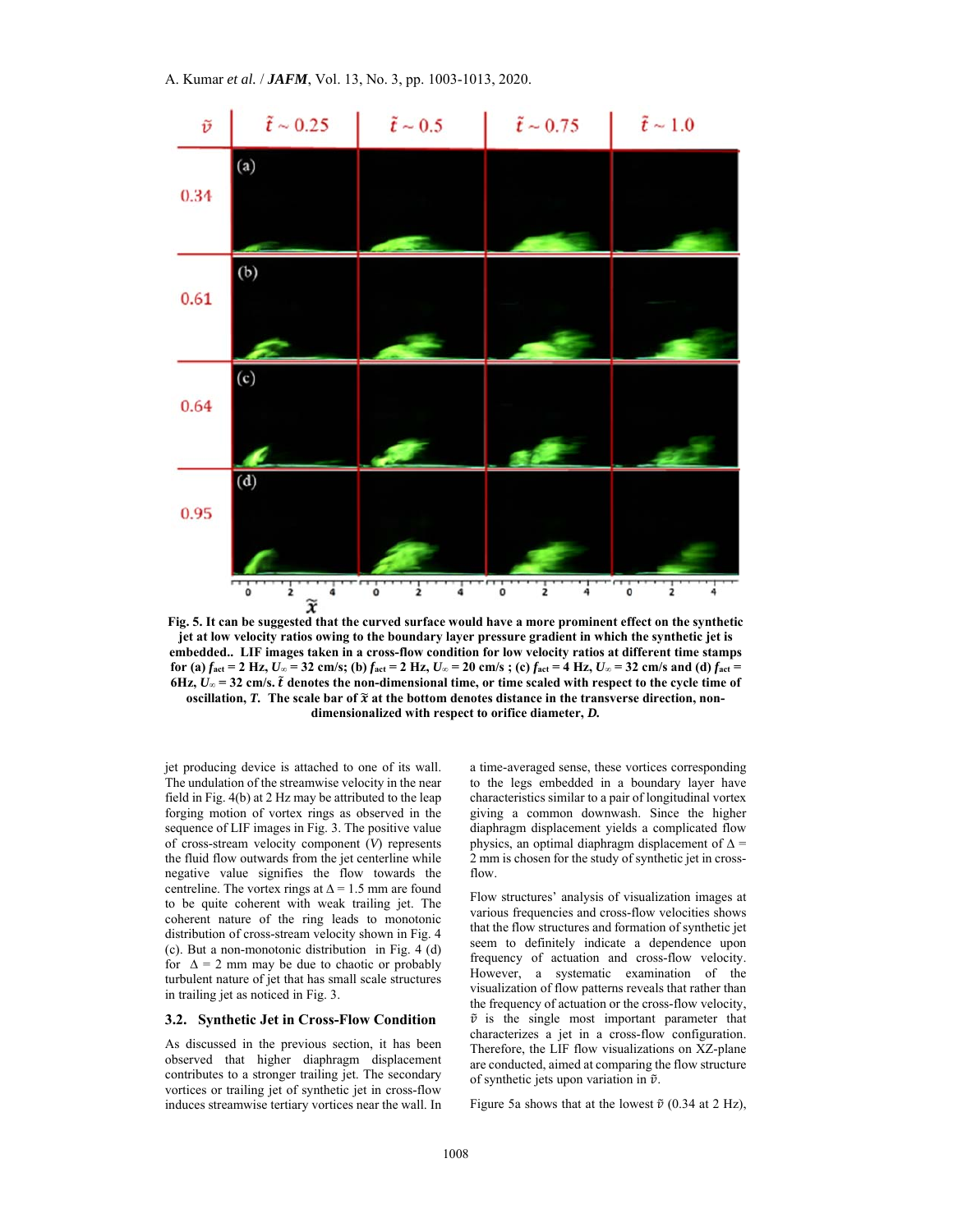

**Fig. 6. LIF images taken in a cross-flow condition for high velocity ratios at different time stamps for**  (a)  $f_{\text{act}} = 4$  Hz,  $U_{\infty} = 20$  cm/s; (b)  $f_{\text{act}} = 6$  Hz,  $U_{\infty} = 20$  cm/s; (c)  $f_{\text{act}} = 2$  Hz,  $U_{\infty} = 7.2$  cm/s; (d)  $f_{\text{act}} = 4$  Hz,  $U_{\infty}$  = 7.2 cm/s and (e)  $f_{\text{act}}$  = 6 Hz,  $U_{\infty}$  = 7.2 cm/s.  $\tilde{t}$  denotes the non-dimensional time, or time scaled with **respect to the cycle time of oscillation,**  $T$ **. The scale bar of**  $\tilde{x}$  **at the bottom denotes distance in the transverse direction, non-dimensionalized with respect to orifice diameter,** *D.* 

the hairpin vortices are formed. Asymmetric vortex rings are typically produced when the synthetic jet experiences a cross-flow. Since  $\tilde{v}$  is quite low, the upstream part of the vortex ring is weak and gets stretched significantly and envelops the downstream part of the vortex. It is also expected that the jet formed in quiescent flow is quite elongated because of the formation of trailing jet at higher *L/D* ratio. Under the action of the cross-flow, more stretching of the vortex structure cause it to transform into a stretched vortex ring at  $\tilde{t} = 1$ . Since the imaging plane bisects the hairpin vortices and shows only a slice in XZ-plane, both the legs of stretched vortices are not visible. Therefore, only the leading vortex along with thin shear layer upstream is captured by LIF technique. A higher value of stroke length (*L/D*  $= 6.08$ ) and a lower value of  $\tilde{v}$  (0.34) keep the vortices attached to the wall and the non-linear interactions between the boundary layer and the stretched vortices cause the structures to break after traveling a considerable distance downstream. Similar trend in vortex dynamics in case of stretched

vortex ring at  $LD = 6.67$  for a circular orifice has also been reported by Chaudhry and Zhong (2014). It has been observed that at low  $\tilde{v}$ , the synthetic jet remains within the boundary layer. Therefore, it has been suggested that synthetic jet at low  $\tilde{v}$  may prove to be effective in controlling the boundary layer (Jabbal and Zhong 2008). As illustrated in Fig. 5b, the difference in the structures between  $\tilde{v} = 0.61$  and  $\tilde{v}$  = 0.34 exists only in the near orifice field. The upstream part of vortex ring being weaker is swept away faster than the downstream part of the ring and rides over the downstream part. While traveling downstream, they also get stretched but remain close to the wall. As evident from Fig. 6a, the flow structures change significantly upon a slight increment in  $\tilde{v}$  (0.64, 0.95 and 1.14). The vortex rings are observed to penetrate more compared to  $\tilde{v}$  $= 0.34$  and 0.61 in the vertical direction before being convected in the cross-flow direction. Unlike low  $\tilde{v}$ cases ( $\tilde{v}$  = 0.34 and 0.61), the jet does not bend much but stretching of the jet is quite distinct. The trailing jet behind the tilted and distorted leading vortex ring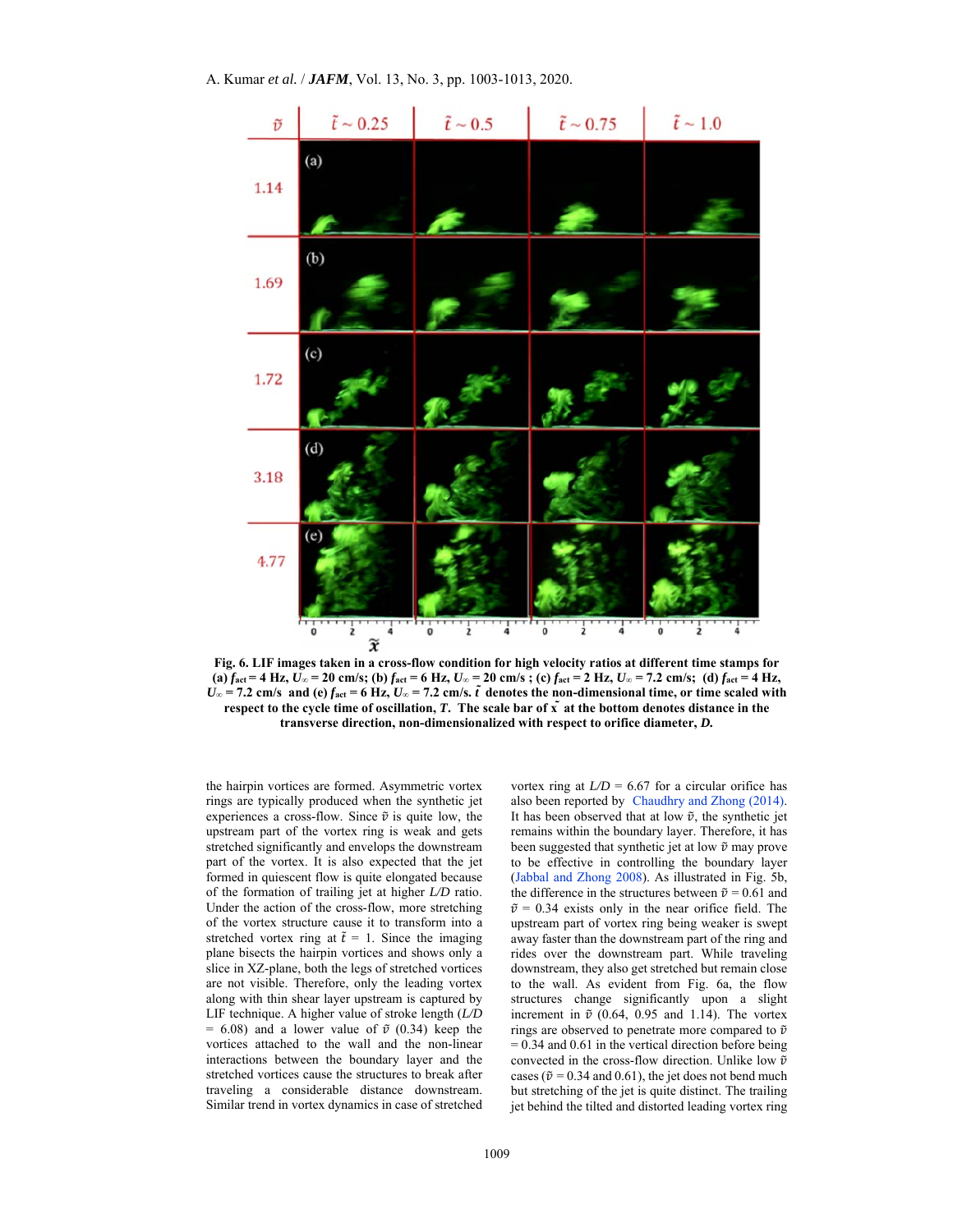

**Fig. 7. Contour plots of the velocity magnitude measured using LDV for low velocity ratios at different time stamps for (a)**  $f_{\text{act}} = 2$  Hz,  $U_{\infty} = 32$  cm/s; (b)  $f_{\text{act}} = 2$  Hz,  $U_{\infty} = 20$  cm/s; (c)  $f_{\text{act}} = 4$  Hz,  $U_{\infty} = 32$  cm/s **and (d)**  $f_{\text{act}} = 6$  Hz,  $U_{\infty} = 32$  cm/s. The origin in these contour plots coincides with the orifice centre. The **dotted lines and the solid lines denote the negative and positive velocity gradient regions, respectively.**

without any distinct breakages are observed for  $\tilde{v}$  = 0.64 to 1.14. In this range of  $\tilde{v}$ , jet has low Reynolds number but still a high Stroke length. Also a strong trailing jet follows the leading vortex ring for a longer duration.

When the values of  $\tilde{v}$  are further increased, the flow structure gets significantly altered, as shown in Fig. 6b for  $\tilde{v} = 1.69$ . Due to higher momentum of synthetic jet in comparison to cross-flow, the leading vortex ring penetrates much well above the boundary layer and travel downstream. The trailing jet being weaker diffuses very quickly. When  $\tilde{v}$  is increased further (1.72, 3.18 and 4.77), the jet penetrates deep into the core of the cross-flow without bending much in the flow direction (Fig. 6c-6e). The tilted vortex rings experience no substantial stretching or distortion. The formation of long trailing jet or secondary vortices with multiple scales at  $\tilde{v} = 3.18$  and 4.77 confirms the incoherent nature of the trailing jet. For this higher  $\widetilde{v}$ , the leading vortex ring having higher self-induced velocity follows a trajectory different from the trailing jet covering the entire span between the trajectory of leading vortices and the wall. As a result of high values of induced velocity and momentum, the leading vortex ring detaches itself from wall and moves into the core cross-flow. In case of deformation of trailing jet in the form of hairpin structure behind the tilted vortex ring it is observed to shed itself coherently as shown in Fig. 5.

Figures 7 and 8 present the contour plots of the velocity gradient in the cross-streamwise direction  $(dU/dZ)$ , measured using LDV in the  $xz$ -plane passing through the orifice centre across a range of velocity ratios ( $\tilde{v} = 0.34 - 4.77$ ). It should be pointed out that the LDV measurement plane is identically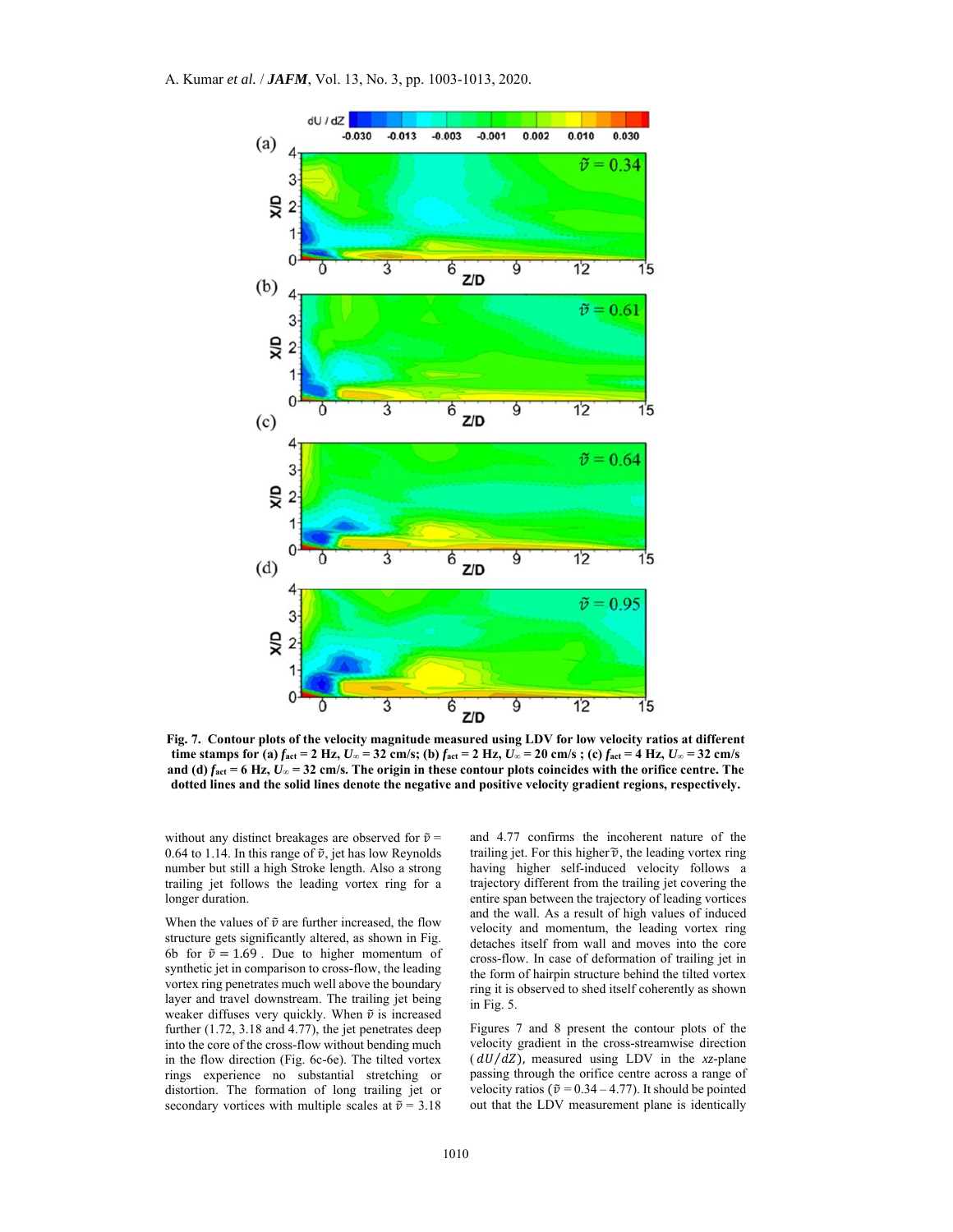

**Fig. 8. Contour plot of velocity magnitude measured using LDV in the cross-flow condition for high velocity ratios at different time stamps for (a)**  $f_{\text{act}} = 4$  **Hz,**  $U_{\infty} = 20$  **cm/s; (b)**  $f_{\text{act}} = 6$  **Hz,**  $U_{\infty} = 20$  **cm/s; (c)**  $f_{\text{act}} = 2 \text{ Hz}, U_{\infty} = 7.2 \text{ cm/s};$  (d)  $f_{\text{act}} = 4 \text{ Hz}, U_{\infty} = 7.2 \text{ cm/s}$  and (e)  $f_{\text{act}} = 6 \text{ Hz}, U_{\infty} = 7.2 \text{ cm/s}.$  The origin in **these contour plots coincides with the orifice centre. The dotted lines and the solid lines denote the negative and positive velocity gradient regions, respectively.**

the same as the plane of imaging in the LIF visualization, although as discussed before, some minor differences between the observations of the flow structures obtained from LIF and LDV are expected. It is interesting to note that these contour plots depict the distribution of velocity gradient and not the velocity magnitudes, and it is preferable to draw the distribution of velocity gradient because it provides an insight into the shear stress or the stretching of vortex structures in the flow field. In these contour plots, two distinct flow regimes can be observed: one with a positive cross-stream velocity gradient, and the other with a negative cross-stream velocity gradient. As the synthetic jet emerges from the orifice, a pair of counter-rotating vortices forms due to shear layer roll-up, as can be observed in the *xz-* plane. However, due to the presence of the crossflow, the vortex on the upstream side opposes the cross-stream velocity whereas the vortex on the downstream side is assisted by the presence of the cross-flow. This superposition of velocities leads to the weakening of the vortex in the upstream side, whereas the other downstream part of the vortex gets strengthened, leading to the existence of two disparate velocity gradient regions. As shown in Fig. 7a, when  $\tilde{v}$  is very low ( $\tilde{v} = 0.34$ ), the synthetic jet does not protrude into the flow, and consequently it becomes greatly stretched leading to interconnected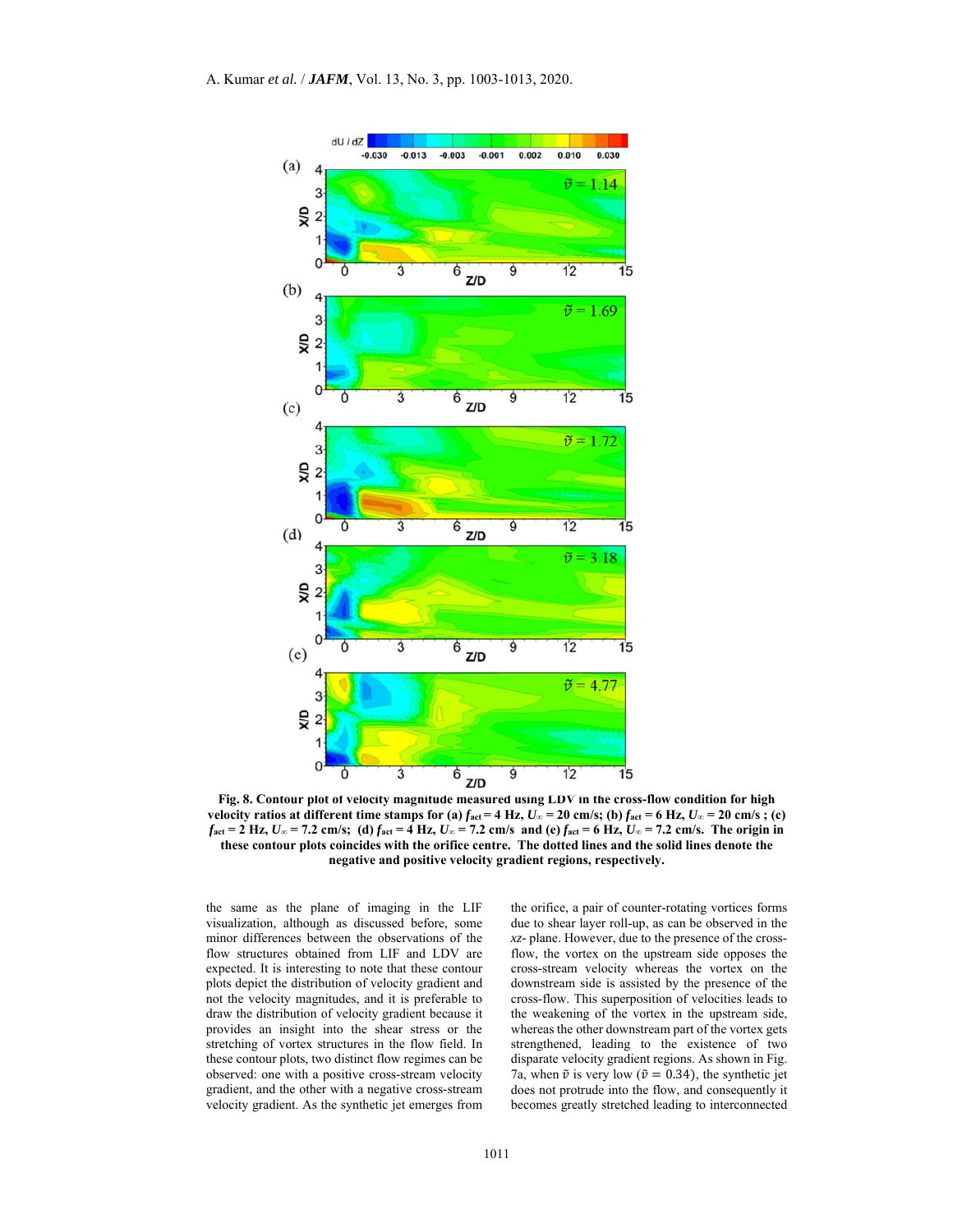and tightly spaced hairpin vortices at a downstream location that remain close to the wall, possibly within the boundary layer. When the cross-flow velocity is slightly reduced or the actuation frequency is increased, leading to a greater  $\tilde{v}$  (such as  $\tilde{v}$  =  $0.61, 0.64$ , the synthetic jet can be seen to protrude more into the flow, although there is significant stretching of the downstream portion of the synthetic jet. As presented in Fig. 7b and 7c, this stretching is extended further away of the wall, as compared to the previous case. Figure 7d illustrates the effect of increasing  $\tilde{v}$  to 0.95, and the presence of the two distinct positive and negative velocity gradient regions are markedly observed, which match closely with the LIF visualization. In this case, the jet does not bend although the stretching of the jet is quite distinct. The trailing jet behind the tilted and distorted leading vortex ring without any distinct breakages can also be observed. Further, as  $\tilde{v}$  is subsequently increased from 1.14 to 4.77, as displayed in Fig. 8, a striking observation can be made: Not only the respective values of velocity gradients increase in the counter-rotating vortex pair, but also owing to greater momentum of synthetic jet in comparison to cross-flow, the leading vortex ring penetrates much more above the boundary layer and travels downstream, whereas the trailing jet undergoes diffusion being much weaker in intensity. When the  $\tilde{v}$  is increased further to larger values (1.72, 3.18 and 4.77), the synthetic jet penetrates deep into the core of the cross-flow without undergoing much bending in the crossstreamwise direction, as shown in Figs. 8b to8e. The tilted vortex rings experience no substantial stretching or distortion, and the trailing jet is noncoherent. As a final point, it should also be pointed out that the existence of these positive and negative velocity gradient regions, as shown by these contour plots evidently ascertain the differences in flow field as compared to a synthetic jet mounted on a flat surface.Thus, the LIF and LDV measurements corroborate each other and suggests that the flow physics and its unsteady behavior depend primarily upon the velocity ratio, particularly for jet in a cross flow. At a low velocity ratio, it is mainly the hairpin vortices that behave akin to the counter-rotating vortex pair that dominate the jet in cross-flow. As the velocity ratio increases, the conventional jet in crossflow topology recovers and counter-rotating vortex pair becomes the characteristic feature of the jet in cross-flow and it persists farther downstream.

### **4. CONCLUSIONS**

In a quiescent flow condition, it was observed that at a low frequency of 1 Hz, the strength of vortices due to rolling of shear layer is weak with low vorticity content. Increase in the jet velocity is brought about by an increase in the frequency of actuation, and initially enhances the vortex roll up process and later leads to the formation of more small scale structures. Raising the amplitude of the diaphragm oscillations generates increasingly stronger and longer trailing jets. For the cross-flow conditions, the behaviour of synthetic jet is investigated at three different actuation frequencies with velocity ratios varying between 1.69 and 4.77. Our experiments have demonstrated that velocity ratio is an important parameter that characterizes a jet in cross-flow. Stretched and elongated leading vortex ring, which occurs at low  $\tilde{v}$  and remains attached to wall results in the formation of a hairpin structure or transformed into a stretched vortex ring. Since at low  $\tilde{v}$  (0.34 to 0.6) the maximum portion of hairpin legs are near the wall, these may create a downwash bringing fluid with large momentum towards the wall from core flow and hence, cause an upsurge in the local shear stress. On the other hand, at moderate  $\tilde{v}$  (0.6 to 1.2), a transition is observed where the vortex stretching is minimum and only the trailing end of synthetic jet is connected to the wall. Finally, at very high values of  $\tilde{v}$ , the vortex rings get completely detached from the wall and flow with the free stream. Initially, it was expected that the curved surface area of the synthetic jet would allow for greater fluid entrainment from the sides during the suction stroke. The curvature effect clearly gets manifested by the existence of the positive and negative velocity gradient regions near to the wall, which is clearly distinct as compared to a synthetic jet mounted on a flat surface. A greater effect due to the curvature can be observed at lower jet-to-free stream velocity ratios, which leads to a slower penetration of the synthetic jet out of the boundary layer. Using a circular synthetic jet in both quiescent and crossflow, actuating between 1Hz to 6Hz in water, and spanning across a wide range of velocity ratios, it was deduced that the velocity ratio is a primary parameter affecting the synthetic jet in cross-flow. The current work may prove beneficial for the validation of computational simulations conducted on a curved torpedo surface for naval or other applications.

### **REFERENCES**

- Amitay, M., D.R. Smith, V. Kibens, D.E. Parekh and A. Glezer (2001). Modification of the Aerodynamics Characteristics of an Unconventional Airfoil Using Synthetic Jet Actuators. *AIAA Journal* 39(3), pp. 361- 370.
- Berk, T., N. Hutchins, I. Marusic, and B. Ganapathisubramani (2018). Trajectory of a synthetic jet issuing into high-Reynoldsnumber turbulent boundary layers. *Journal of Fluid Mechanics* 856, 531-551.
- Chaudhari, M., B. Puranik and A. Agrawal (2010). Effect of orifice shape in synthetic jet based impingement cooling. *Experimental Thermal and Fluid Science* 34, 246-256.
- Chaudhry, I. A., and S. Zhong (2014). A single circular synthetic jet issued into turbulent boundary layer. *Journal of Visualization*  17(2), 101-111.
- Crook, A., and N. Wood (2001). *Measurement and visualisations of synthetic jets.* Nevada, s.n.
- Dai, C., L. Jia, J. Zhang, Z. Shu and J. Mi (2016). On the flow structure of an inclined jet in crossflow at low velocity ratios*. International Journal of*